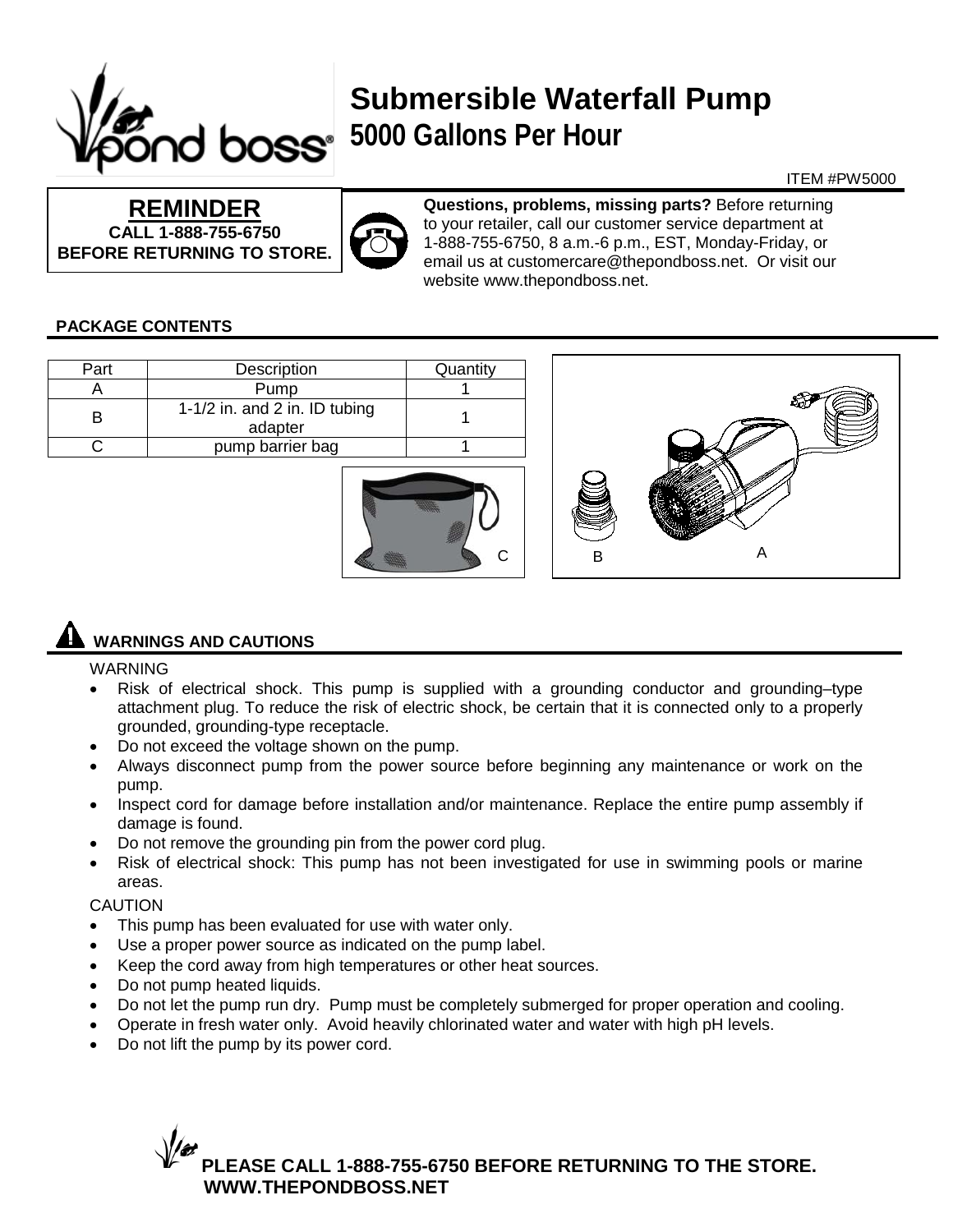#### **PREPARATION**

Before beginning assembly or operation of product, make sure all parts are present. Compare parts with package contents list and diagram above. If any part is missing or damaged, do not attempt to assemble, install or operate the product. Contact customer service for replacement parts.

- Estimated Assembly Time: 5 minutes
- Tools required for assembly: hacksaw.

#### **OPERATION INSTRUCTIONS**

1. For maximum water flow, it is recommended that the largest tubing size for your pump is used. If using 1-1/2 in. ID tubing, proceed to step 2. If using 2 in. ID tubing, cut the adapter as shown using a hacksaw. Fig. 1



 **Fig. 1** 2. Connect tubing to the outlet of the pump using an adapter. Fig. 2

NOTE: Tubing is NOT INCLUDED.

source. Fig. 4



4. Place the pump into the water and connect to a proper power





 **Fig. 2**



**Fig. 3**



**Fig. 4**

#### **PLEASE CALL 1-888-755-6750 BEFORE RETURNING TO THE STORE. WWW.THEPONDBOSS.NET**

3. Place the pump inside the pump barrier bag. Pull the Fig. 3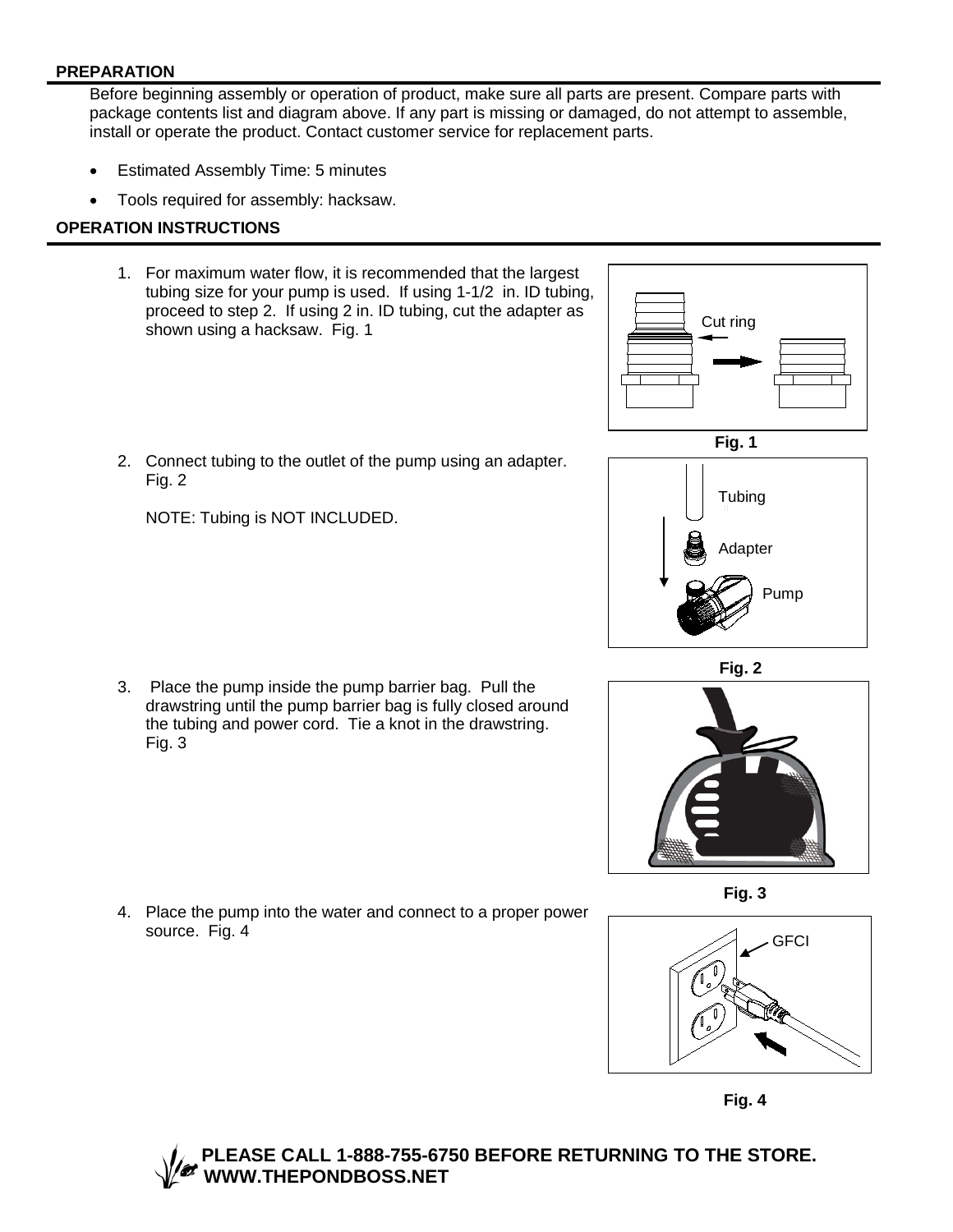#### **CARE AND MAINTENANCE**

- Clean the pump barrier bag and (if necessary the pump) regularly depending upon the environment in which it is operated. A drop in water flow is an indication that your pump barrier bag and/or pump require cleaning. The pump barrier bag not only protects your pump but significantly reduces the need for pump maintenance.
- Before cleaning, always disconnect the pump from the power source.
- Remove any large debris from pump barrier bag. Use a garden hose to rinse off any other dirt from the pump barrier bag.
- Remove all parts from the pump and clean in warm, soapy water.
- Disassemble the screen and remove the impeller housing to expose the impeller assembly. Remove the impeller assembly by pulling on the back round plate behind the impeller.

**NOTE: This pump uses a very strong magnet to achieve superior performance. When removing the impeller assembly there will be considerable magnetic force resisting the extraction of the impeller assembly. This is normal. Likewise when replacing the impeller assembly there will be a strong magnetic force pulling the assembly into the pump to potentially cause injury to fingers and in rare cases damaging the ceramic shaft or rear bearing. Use thick gloves when replacing the impeller assembly**.

• Use a soft cloth or brush to clean the impeller assembly and the inside of the impeller housing. Refer to the diagram in the replacement parts list.

#### **TROUBLESHOOTING**

If the pump fails to operate:

- Check to make sure the power cord is plugged in and the pump is getting power.
- Check the pump outlet and any tubing, spitters, etc., for kinks or obstructions.
- Remove the inlet screen and/or pump cover, and impeller housing to expose the impeller. Turn the impeller to ensure that it is not broken or jammed. Also check to make sure that the ceramic shaft or bearings are not broken.

If the performance of the pump is not satisfactory or the pump does not flow evenly:

- Check to make sure the pump is completely submerged in water.
- Check to make sure the impeller and the housing are clean.
- Check to make sure the pump barrier bag is clean.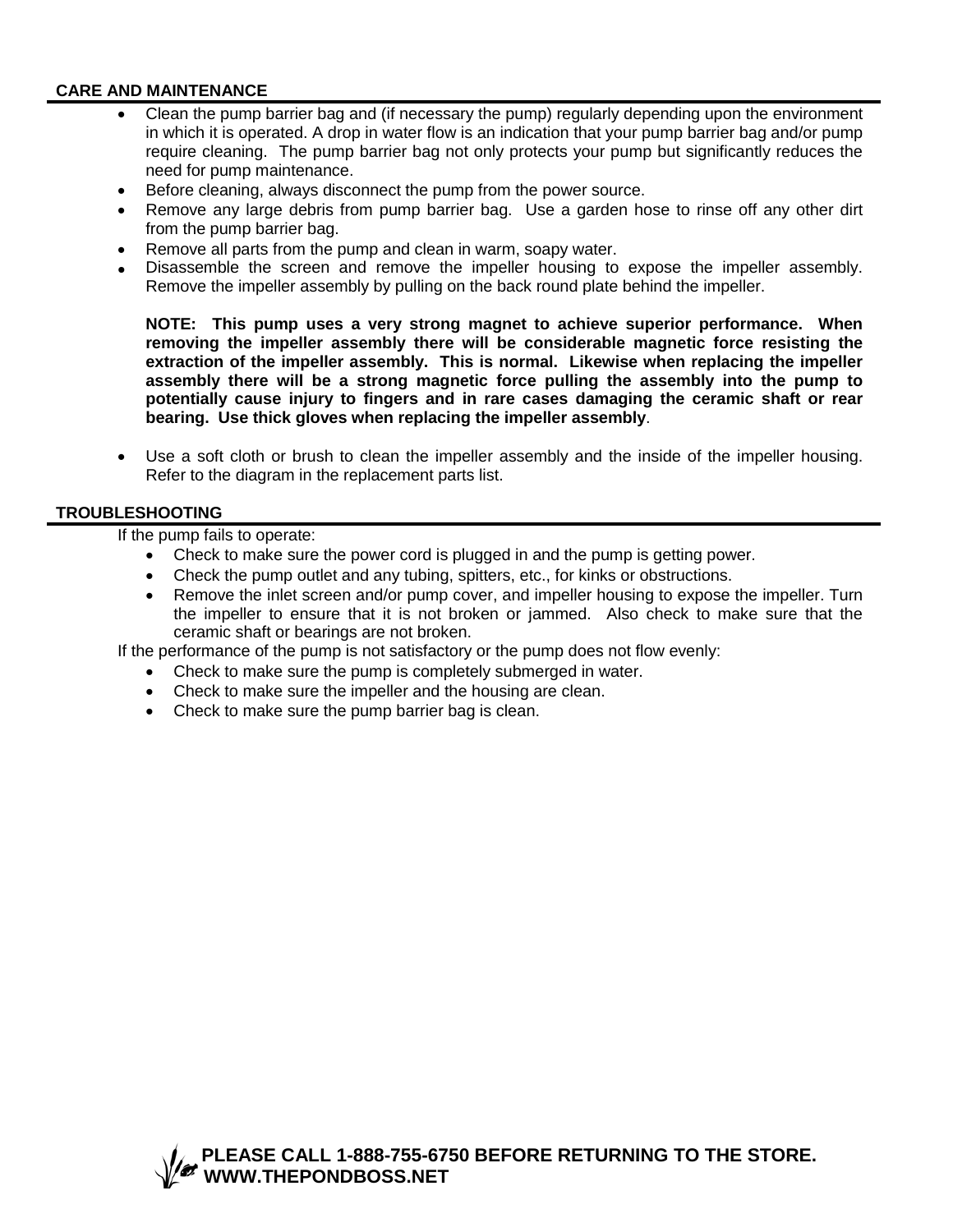#### **REPLACEMENT PARTS LIST**

For replacement parts, call our customer service department at 1-888-755-6750, 8 a.m.-6 p.m., EST, Monday-Friday, or email us at customercare@thepondboss.net.

| Part | Description                           |
|------|---------------------------------------|
| в    | 1-1/2 in. and 2 in. ID tubing adapter |
| C.   | pump barrier bag                      |
|      | Impeller housing                      |
| F    | $O$ -ring                             |
|      | Impeller Assembly                     |
|      | Screen                                |





#### **PUMP PERFORMANCE**

|               |             | <b>FLOW RATES</b>   |  |  |  |
|---------------|-------------|---------------------|--|--|--|
|               | 16          | 2,260 GPH           |  |  |  |
|               | 15          | 2,550 GPH           |  |  |  |
|               | 14          | 2,770 GPH           |  |  |  |
|               | 13          | 3,020 GPH           |  |  |  |
|               | 12          | 3,230 GPH           |  |  |  |
|               | 11          | 3,410 GPH           |  |  |  |
| (FEET)        | 10          | 3,580 GPH           |  |  |  |
|               | 9           | 3,720 GPH           |  |  |  |
|               | 8           | 3,870 GPH           |  |  |  |
| LIF           | 7           | 4,020 GPH           |  |  |  |
|               | 6           | 4,150 GPH           |  |  |  |
|               | 5           | 4,320 GPH           |  |  |  |
|               | 4           | 4,480<br>GPH        |  |  |  |
|               | 3           | 4,660 GPH           |  |  |  |
|               | $\mathbf 2$ | 4,830<br><b>GPH</b> |  |  |  |
|               | 1           | 5,000 GPH           |  |  |  |
|               | 0           | 5,150<br>GPH        |  |  |  |
| <b>PW5000</b> |             |                     |  |  |  |